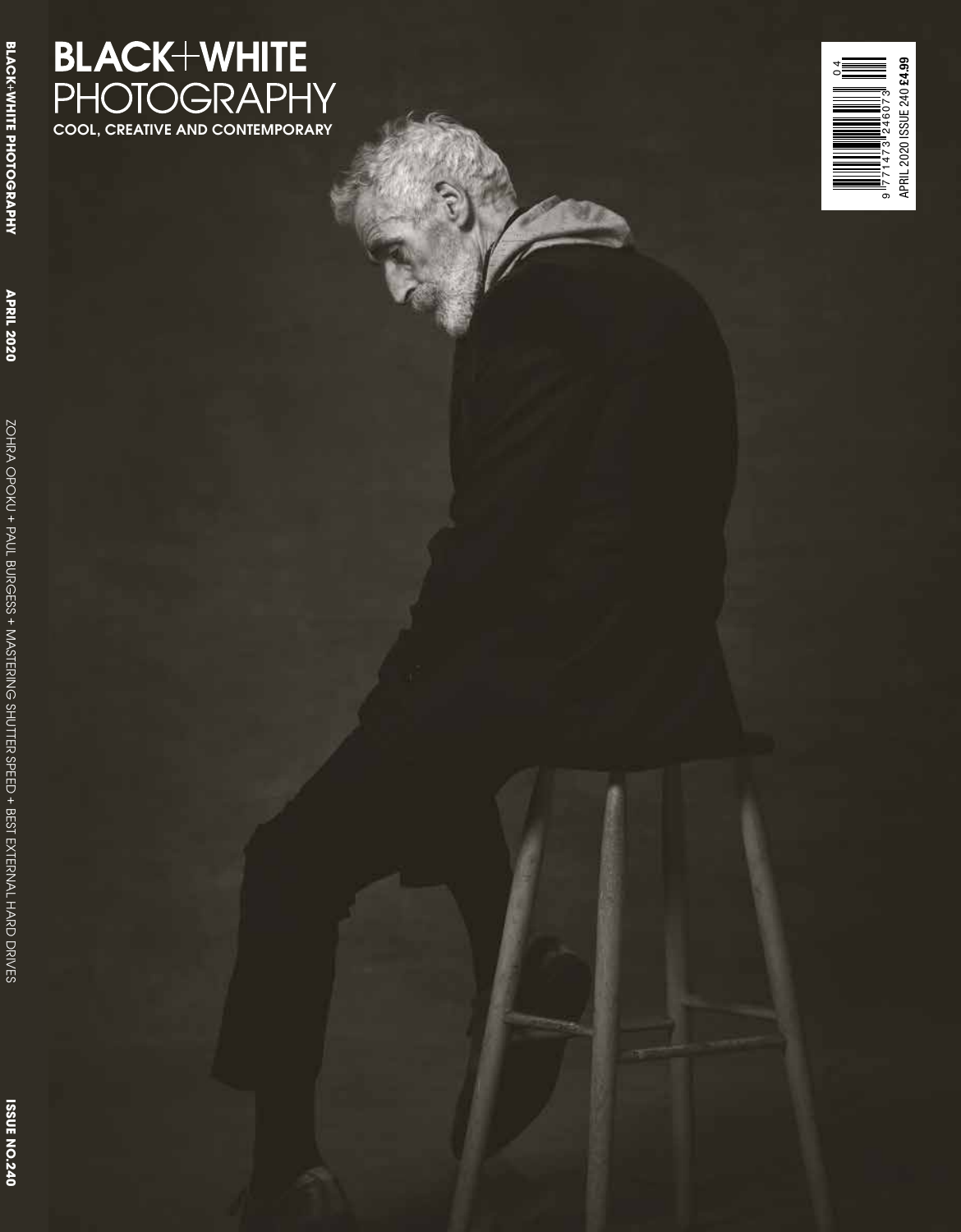## $\overline{\text{SELE}} \cap \text{MADE}$ <br>Textile is integral to the photography of **Zohra Opoku**, whose work examines

the influences that shape personal identities in the context of contemporary Ghana and the African diaspora. Donatella Montrone reports.



Above **One of Me II, 2017** Opposite **In Bob's Footsteps 2, 2017**



Fall of women rom a rooftop in Dakar, Zohra Opoku looked out over the city and surveyed the easy pace of life on the streets – the charming courtesy of a passersby dressed in traditional attire, the promenade of women in flowing wax-print skirts, the micro-gardens in small urban spaces and the washing lines. She lifted her lens and zoomed in on the billowing fabric drying on the lines, the folds of colour swelling against the more muted tones of community gardens. 'I was fascinated by the way things were forming and changing constantly – the position of the clothes and their outlines and contours,' Zohra is quoted as saying. 'But I didn't consider what I saw in terms of clothes, or patterns, or colours. For me, it was more about how the wind created different shapes.'

Using a variety of techniques to screenprint her work on to fabric – including cyanotype and the Van Dyke Brown printmaking process – the textile absorbs the image and takes on a new aesthetic, explains the artist of her process. 'It becomes imbued with new meaning, memories and history.'  $\rangle$ 



Zohra continued these observations in Ghana and began exploring the symbolism of texture and pattern in contemporary culture – a subject close to her heart. As an artist of German and Ghanaian descent Zohra was raised in Germany and studied fashion at the Hamburg University of Applied Sciences but moved to Ghana to 'discover the other half' of her identity, she says of her blended heritage. Now based in Accra – 'a place I didn't have a chance to grow up in' – Opoku explores issues surrounding identity using textile as the means with which to express her photography. 'She examines the political, historical, cultural and socio-economic influences in the formation of personal identities, particularly in the context of contemporary Ghana,' according to Mariane Ibrahim, the Chicago gallery that represents Zohra. 'Her practice centres around textiles and traditional Ghanaian dress codes, which have been an inherent part of the country's identity and industry…and serve as vehicles for her to connect to the abstraction of identity in a tangible way.' Each of her explorations, however, is intimately rooted in personal identity politics, explains the gallery.

**All images © Zohra Opoku. Courtesy of the Artist and Mariane Ibrahim Gallery**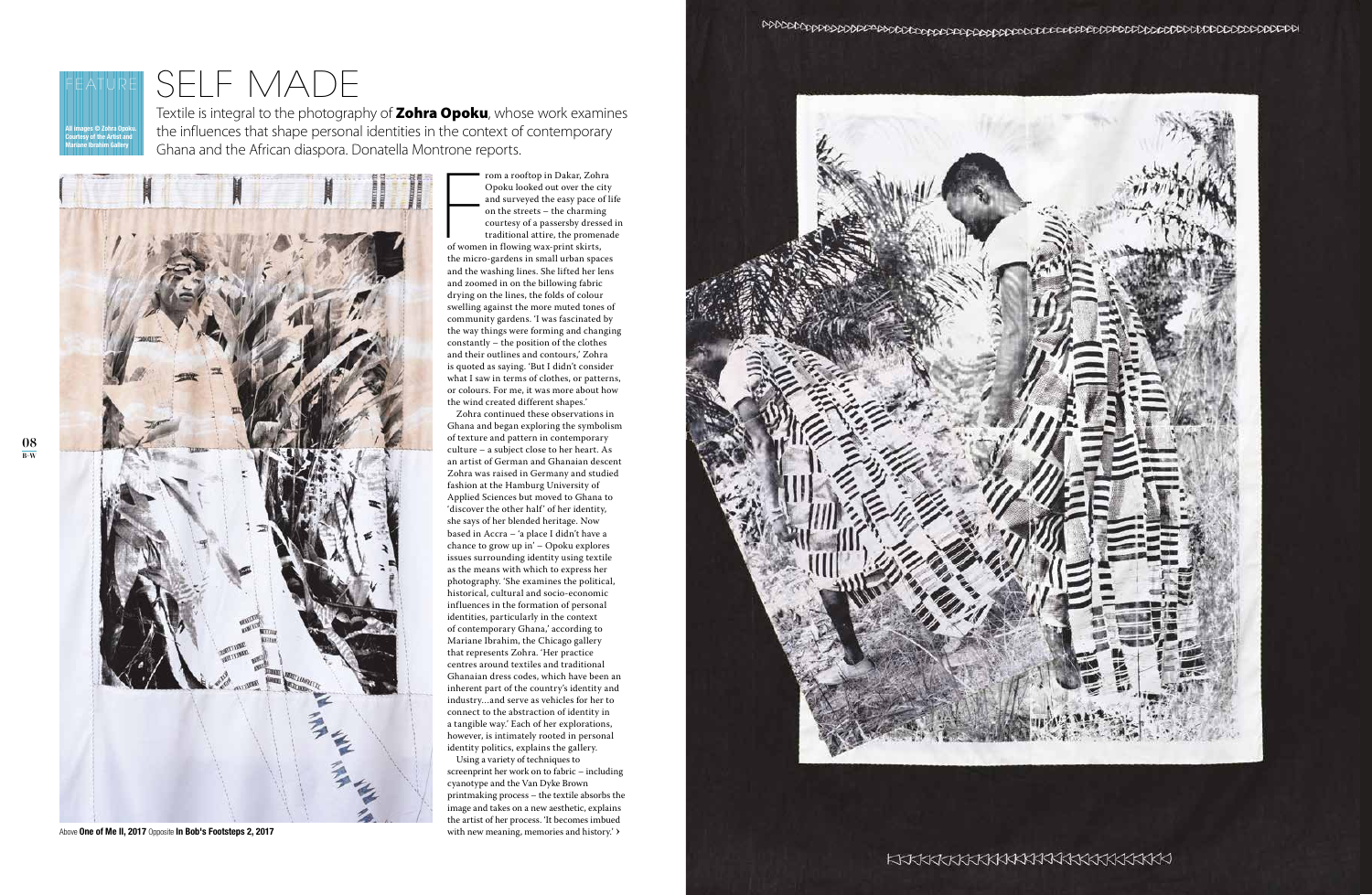

Above **One of Me III (variation 2/3), 2017** Opposite **Secretive, 2017**

*'Disguise and nature play a major role in this work. In self-portraiture, you recreate the "self" as an exercise for learning, growing, contemplating, understanding, healing…'*



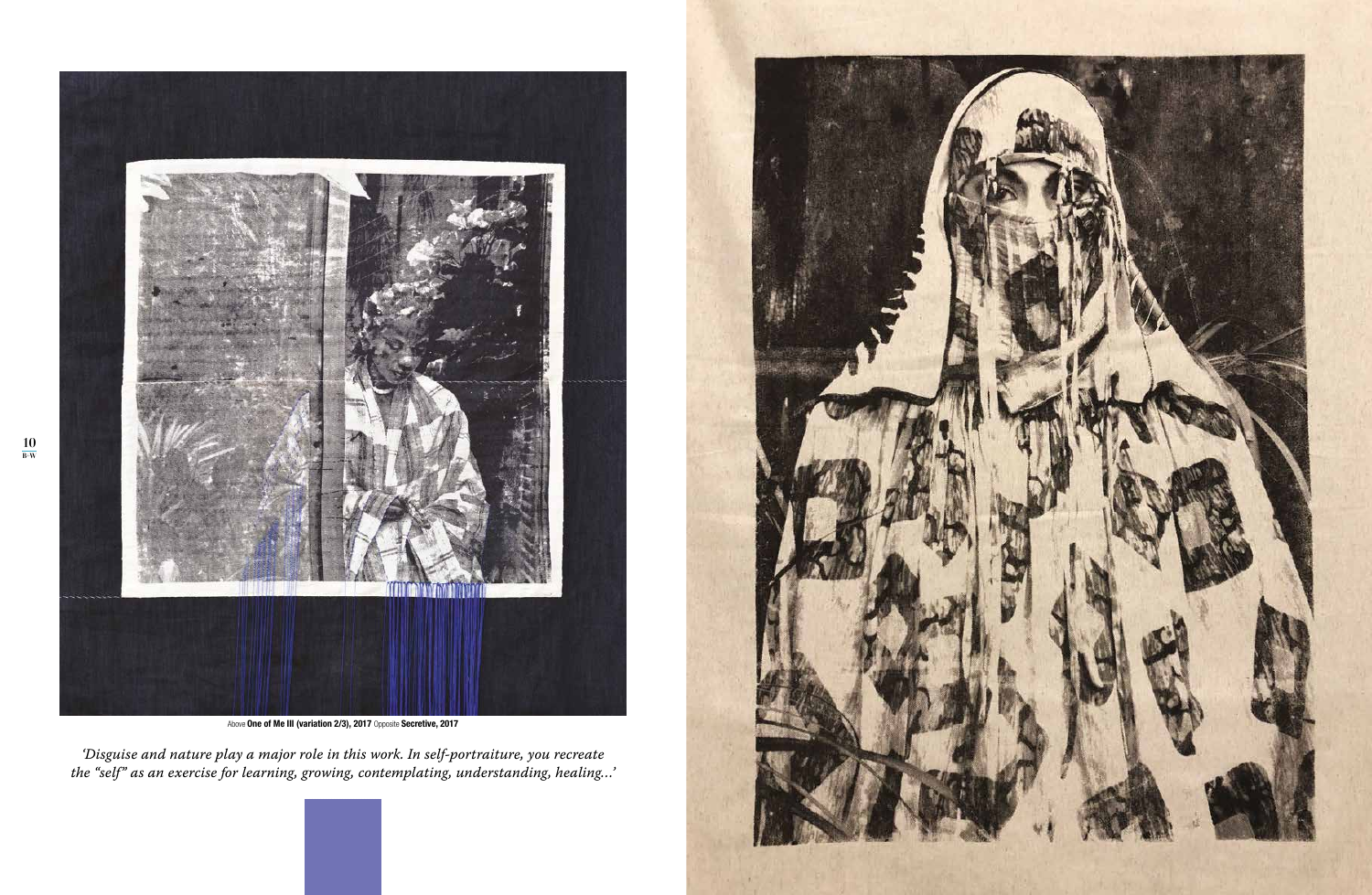**12 B+W**



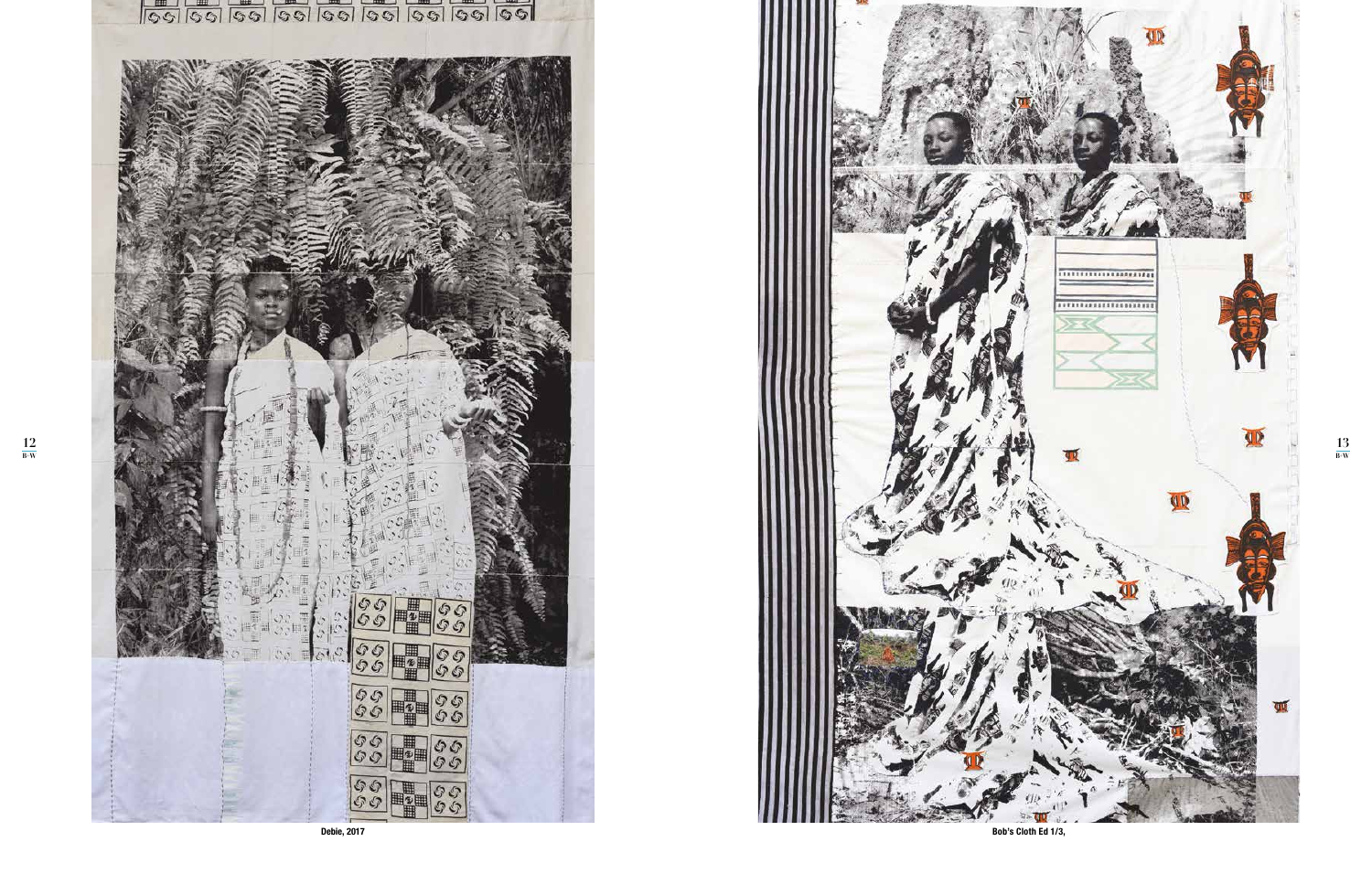